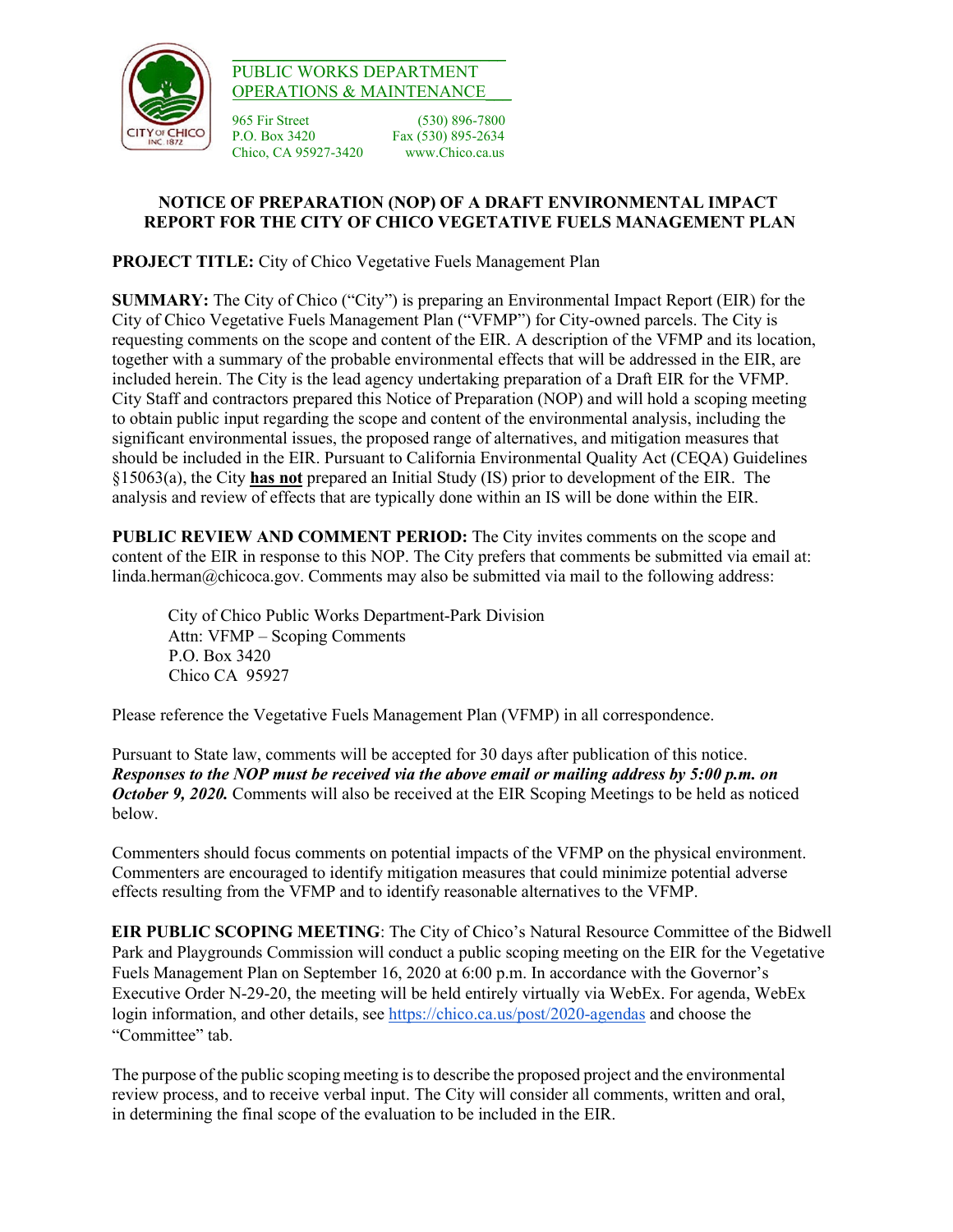The meeting facilities will be accessible to persons with disabilities. If special translation or signing services or other special accommodations are needed, please contact the Park Division Office at (530) 896-7800 at least 72 hours before the meeting.

**PURPOSE OF THE NOTICE OF PREPARATION (NOP):** Pursuant to CEQA Guidelines §15082(a), upon deciding to prepare an EIR, the City as lead agency must issue a Notice of Preparation (NOP) to inform the Governor's Office of Planning and Research trustee and responsible agencies, and relevant federal agencies that an EIR will be prepared. This notice is being sent to responsible or trustee agencies and other interested parties. Responsible and trustee agencies are those public agencies, besides the City of Chico, that have a role in considering approval and/or carrying out the project.

The purpose of the NOP is to provide information describing the project and its potential environmental effects to affected agencies and the public, so that they may comment on the scope and content of the information to be included in the EIR. CEQA Guideline §15082(b) states: "... [E]ach responsible and trustee agency and the Office of Planning and Research shall provide the lead agency with specific detail about the scope and content of the environmental information related to the responsible or trustee agency's area of statutory responsibility that must be included in the draft EIR. The response at a minimum shall identify: (A) The significant environmental issues and reasonable alternatives and mitigation measures that the responsible or trustee agency, or the Office of Planning and Research, will need to have explored in the Draft EIR; and (B) Whether the agency will be a responsible agency or trustee agency for the project." The City encourages responsible and trustee agencies and the Office of Planning and Research to provide this information to the City, so that the City can ensure that the Draft EIR meets the needs of those agencies.

Once the Draft EIR is completed, notice will be given, and the Draft EIR will be made available for review. Copies will be sent to all responsible and trustee agencies, to persons or entities who comment on this NOP, and to any person or entity that requests a copy. The Draft EIR will also be available for review at the City of Chico Park Division Office at 965 Fir Street, Chico, CA. Due to COVID-19, please call the office at 530-896-7800 to make an appointment and masks will be required to enter into City offices.

Following the close of the public review period for the DEIR, the City will prepare a final EIR, incorporating and responding to all comments received during the public comment period, for consideration by the Bidwell Park and Playground Commission and the Chico City Council, at a date for which notice shall be provided. As required by CEQA (§21092.5), the final EIR, including written responses to the comments submitted by public agencies, will be provided to commenting agencies at least 10 days prior to certification.

**PROJECT LOCATION:** The areas included within the VFMP encompass City-owned parcels located within City limits (i.e., all City-owned parcels other than the City's water and sewage treatment plant). Specifically, as shown in **Figure 1** (attached), the VFMP Area includes: 274 City-owned parcels, ranging in size from  $\leq 0.1$  acres to  $\geq 1,000$  acres and totaling about 6,400 acres. The main parks, recreational and open space areas discussed in the VFMP are as follows: Bidwell Park (Upper, Middle, Lower and Lost), Lindo Channel, Verbena Fields, the Teichert Ponds, the Airport Open Space, Bidwell Ranch, Foothill Preserve, various South Chico preserved properties, and the greenways along Little Chico Creek, Bidwell Ave., Comanche Creek, Dead Horse Slough, and Butte Creek Diversion Channel. The VFMP does not discuss CARD-owned properties or the Chico urban forest (street trees).

**PROJECT DESCRIPTION:** The City has determined that there are areas within Chico that are at high risk of wildfire, and that vegetation management/fuels reduction will significantly reduce destructive wildfire risk. The VFMP outlines a framework for managing fuel loads and vegetation on City-owned properties to reduce the likelihood of a catastrophic wildfire, such as the 2018 Camp Fire. Implementation of the VFMP would involve thinning, pruning, grazing, prescribed burning, removal, and other modification of trees and vegetation within the VFMP area to reduce the likelihood of a wildfire occurring and to minimize/slow the spread of a wildfire should one occur.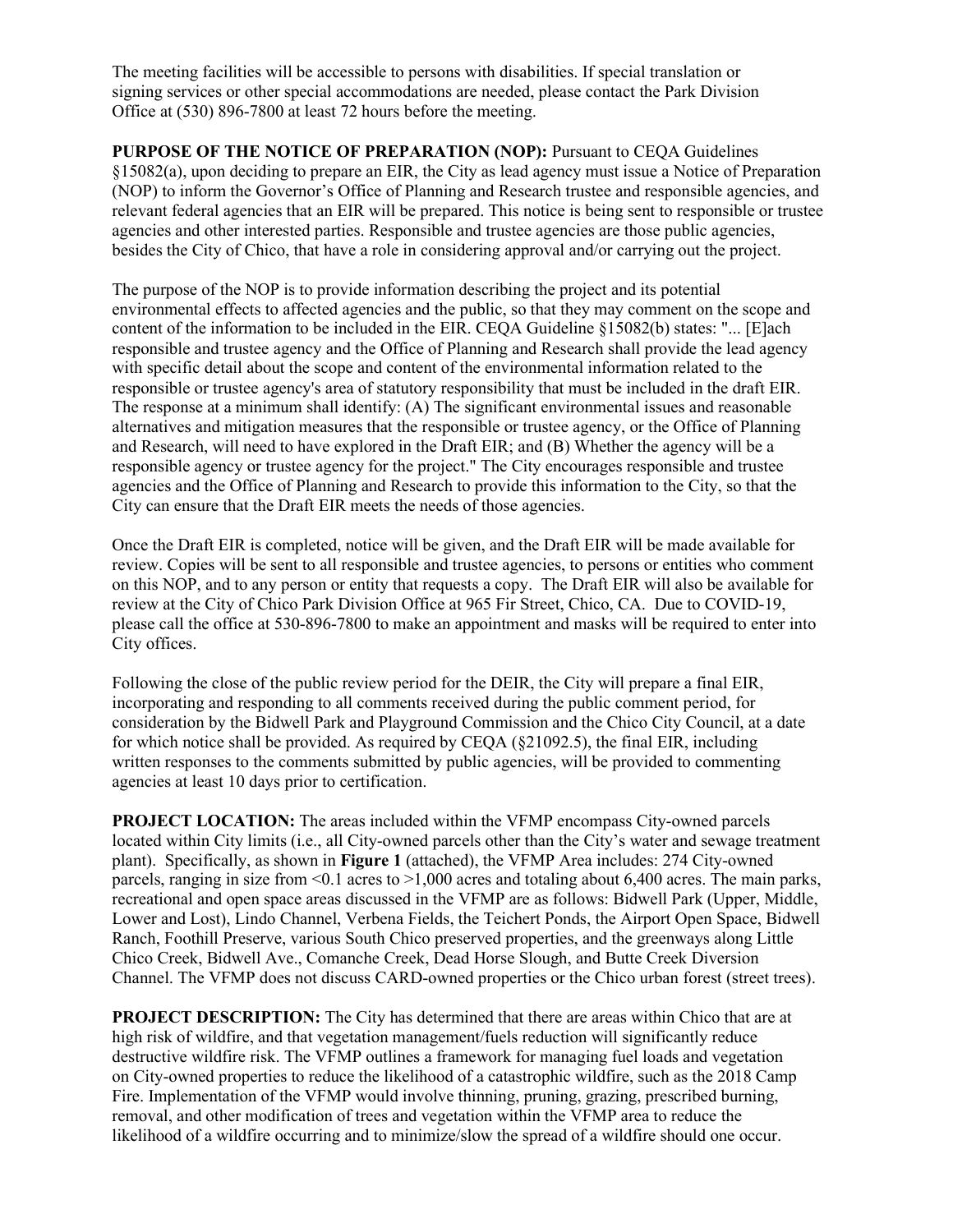The City has identified the following primary goals to guide preparation of the Plan and its implementation:

- Reduce the likelihood of catastrophic wildfire on City-owned land;
- Reduce the likely impacts of wildfire to recreational resources and natural resources within City-owned parks and greenways;
- Improve the resilience of the wilder parts of the City parks system, such as Upper Bidwell Park, including by mitigating the unhealthy effects of long-term fire exclusion and by planning to safely reintroduce more regular prescribed fire;
- Reduce the likelihood of wildfires spreading from City-owned wildlands into neighborhoods and business districts and endangering lives and property;
- Reduce the likelihood of ignitions and extreme fire behavior to enhance public and firefighter safety;
- Implement practices to avoid or minimize impacts to natural resources;
- Maintain an active role in regional efforts to reduce wildfire hazard in Butte County.

The goals, objectives, and recommendations identified in the VFMP are based on a combination of evaluating existing field conditions and current vegetation and fire risk conditions at City parcels; analyzing spatial datasets of environmental and wildfire risk factors in a Geographic Information System (GIS); conducting GIS-based analysis and modeling to identify areas that may be subject to extreme fire behavior; identifying locations within the VFMP area that may present increased ignition potential or otherwise contribute to increase fire hazard; attending to and fulfilling the objectives of the 2008 Bidwell Park Master Management Plan (BPMMP), and receiving feedback and guidance from many stakeholders through various meetings, site visits, and written comments.

The VFMP describes various vegetation management techniques that may be employed depending on site conditions, including hand labor, mechanical processes (e.g., mowing), herbicide use, and grazing. Appropriate vegetation management techniques to be employed at a specific site would be identified by City of Chico Public Works Department (Parks Division) personnel during annual workplan development. These plans would identify specific treatment types, area or properties to be treated, implementation timing, and other monitoring and tracking needs. To minimize or mitigate impacts to resources in City parklands and greenways, the VFMP identifies best management practices (BMPs) to be implemented during vegetation management activities, and sets standards for desired conditions (e.g., acceptable vegetation density and composition) in different vegetation types. Finally, the VFMP also identifies and describes in detail a handful of priority projects at specific locations. These priority projects serve as examples of the kinds of vegetation management activities the City contemplates in the future.

The VFMP does not require the City to implement any certain vegetation management project or technique, nor does the City have sufficient resources to implement every possible project every year. However, the VFMP spells out the conditions and circumstances under which a given vegetation management technique may be used. In some cases, once the VFMP's EIR is certified, some vegetation management practices in some parklands may be considered maintenance actions (as opposed to discretionary projects). Other actions will still need supplementary environmental review that will tier off the EIR in the future. The practical effect of the VFMP should be to streamline City vegetation management activities for the next ten or more years.

The revised Draft VFMP is available for public review at the following website: <https://www.bcrcd.org/city-of-chico-vegetative-fuels-management-plan-3979084>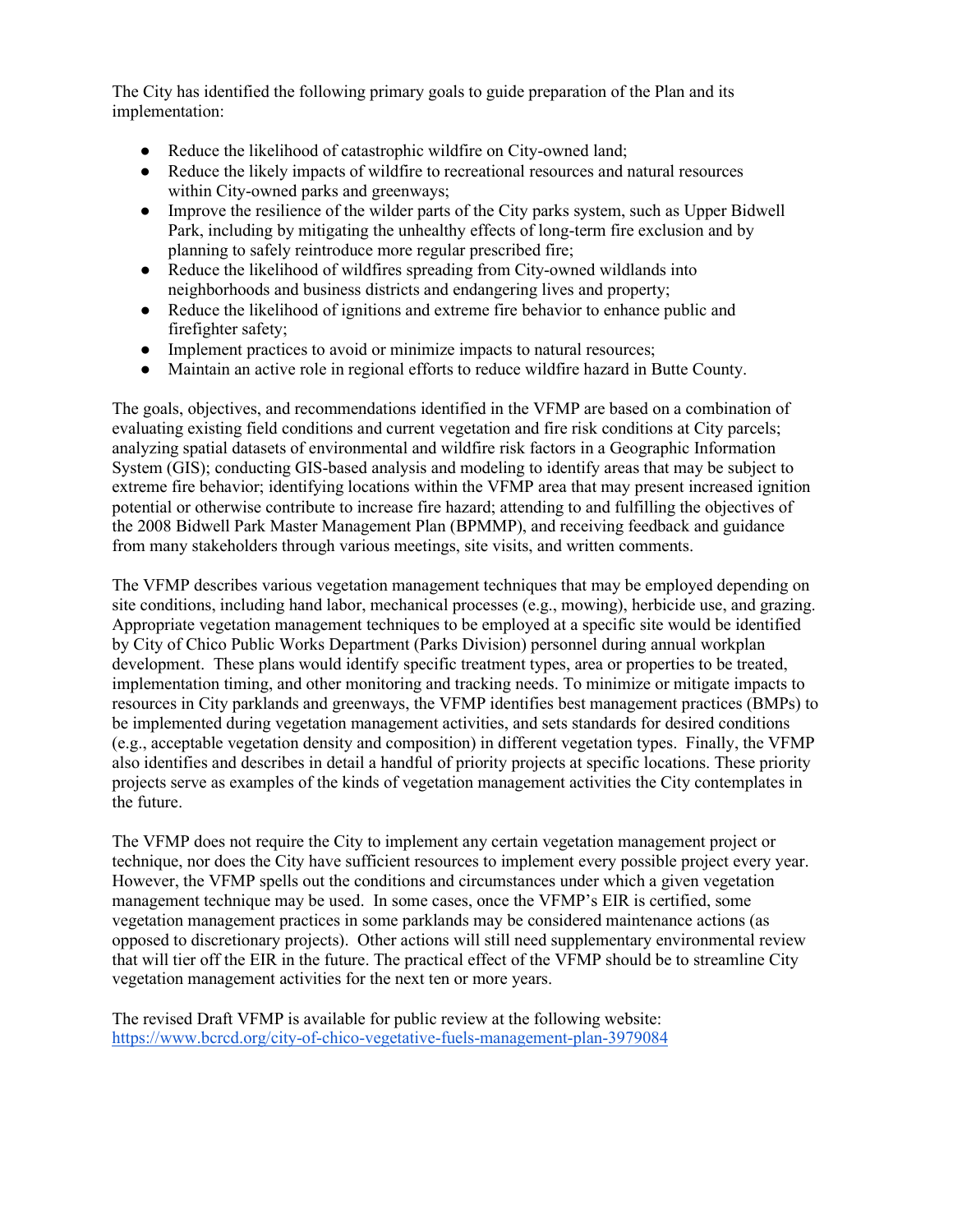## **ANTICIPATED ENTITLEMENTS AND APPROVALS:** Implementation of the VFMP may

include approvals from the following agencies:

- Chico City Council
- U.S. Fish and Wildlife Service (USFWS)
- USACE
- California Department of Fish and Wildlife (CDFW)
- California Department of Water Resources (DWR)
- Butte County Air Quality Management District (BCAQMD)
- CAL FIRE/CFD
- Regional Water Quality Control Board (RWQCB)
- California State Historic Preservation Office (SHPO)
- California Department of Transportation (Caltrans)

# **PROBABLE ENVIRONMENTAL EFFECTS AND PROPOSED SCOPE OF THE EIR**: The EIR

will analyze and disclose the direct and reasonably foreseeable indirect potentially significant environmental impacts of implementation of the VFMP (CEQA Guidelines §15126.2, §15130). Where significant impacts are identified, the EIR will describe potentially feasible mitigation measures that could minimize significant adverse impacts (CEQA Guidelines §15126.4).

Topics to be analyzed in the EIR include but are not necessarily limited to the following:

- Aesthetics
- Agricultural and Forestry Resources
- Air Quality
- Biological Resources
- Cultural and Historic Resources (including Tribal Cultural Resources)
- Energy
- Geology and Soils (including Geological and Seismic Hazards)
- Greenhouse Gas Emissions/Global Climate Change
- Hazards and Hazardous Materials
- Hydrology and Water Quality
- Land Use and Planning
- Mineral Resources
- Noise and Vibration
- Population and Housing (including Growth Inducement)
- Public Services (including Police Services, Fire Protection Services, Parks and Schools)
- Recreation
- Transportation
- Utilities and Service Systems
- Wildfire
- Cumulative Impacts

Some topics will receive greater analysis than others because some resource areas are expected to experience greater potential impacts than others from implementation of the VFMP. Potential issues and impacts to the existing environment are summarized below. These topics will be further evaluated in the Draft EIR.

**Aesthetics** – Vegetation management activities will impact trees in the VFMP area and will be visible along public roads, highways and parks, and open space. In some cases, vegetation management activities will be visible from private properties that abut parks and open space. The activities proposed under the VFMP would not create a new source of substantial light or glare. The Draft EIR will evaluate whether the VFMP would adversely affect the existing visual character or quality of the Plan area and its surroundings.

**Air Quality** – Vehicle and equipment emissions generated by VFMP activities, as well as prescribed fires and burn piles, may impact air quality. The Draft EIR will describe the potential short- and longterm impacts of the VFMP on local and regional air quality based on methodologies stipulated by the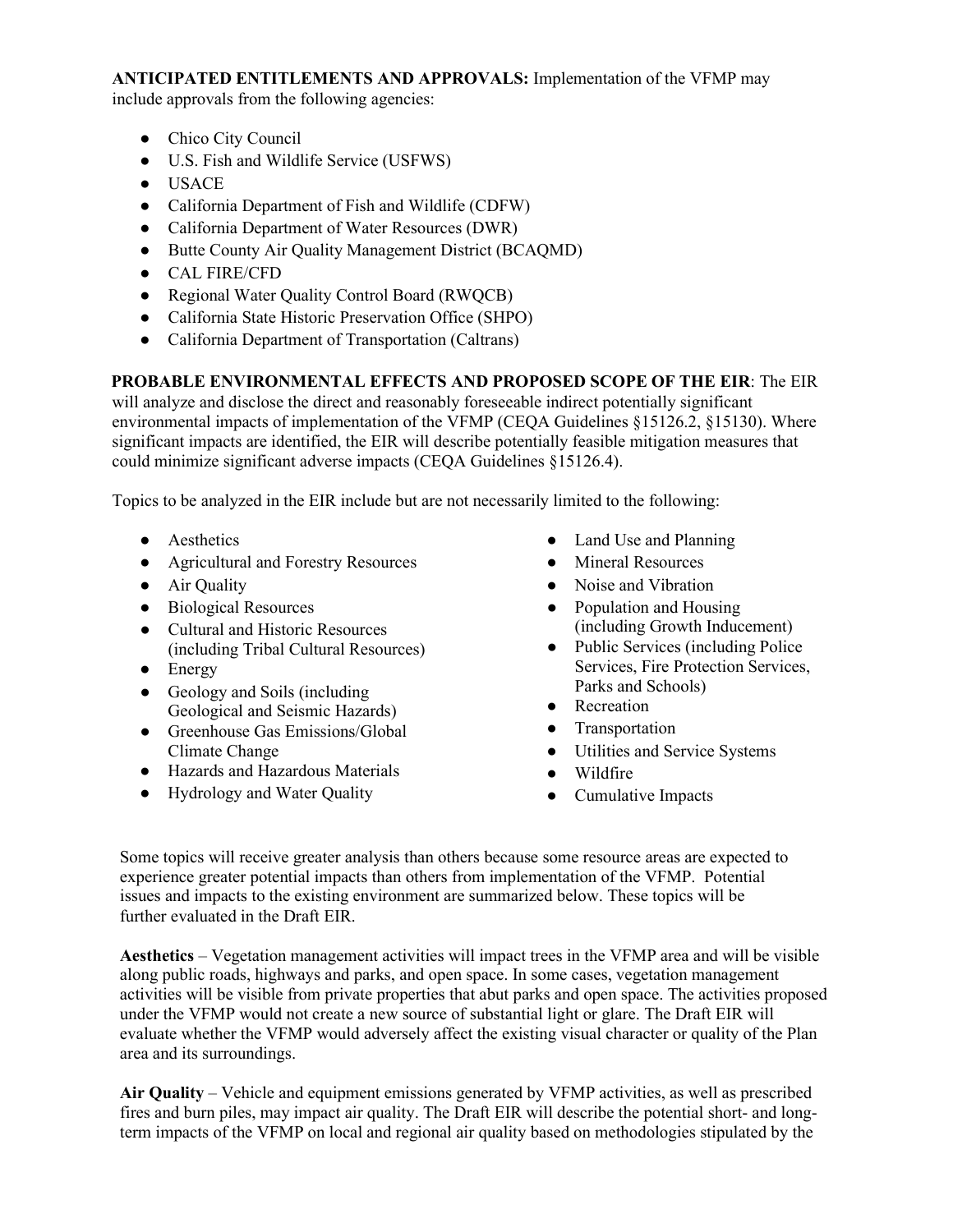Butte County Air Quality Management District (BCAQMD) and will include any required mitigation measures to address air pollutant emissions generated by the VFMP.

**Biological Resources** – The VFMP area includes plant and animal species that are identified as candidate, sensitive or special status species (i.e. "protected species") by the California Department of Fish and Wildlife and/or U.S. Fish and Wildlife Service. In addition, there are riparian habitats and sensitive natural communities within the VFMP area. The Draft EIR will examine the potential for substantial adverse effects on biological resources.

**Cultural and Tribal Cultural Resources** – The analysis in the Draft EIR will assess the potential for ground disturbing activities associated with the VFMP to damage or destroy recorded or unrecorded archaeological sites and paleontological resources and will include the results of consultation with Native American representatives. The Draft EIR will also address potential effects on tribal cultural resources.

**Noise** – Certain vegetation management methods proposed under the VFMP (such as the use of mechanical equipment to remove vegetation) could result in short-term generation of noise above ambient levels while those activities are taking place. The Draft EIR will consider whether the implementation of vegetation management activities will: exceed established standards in the City's General Plan and noise ordinance, and other applicable standards; have the potential to expose people to excessive ground borne vibrations and noise levels; and result in a substantial temporary or periodic increase in ambient noise levels in the VFMP area.

**Cumulative Impacts** – The Draft EIR will evaluate cumulative impacts of the VFMP, including the effects of other past, present, and reasonably foreseeable projects in the vicinity (CEQA Guidelines §15130). The Draft EIR will also identify and examine a range of reasonable alternatives to the VFMP, including, but not limited to, a No Project Alternative (Guidelines §15126.6).

Date: 9/9/20\_\_

Name: Linda Herman

Signature: *Linda Herman* 

Title: City of Chico Park & Natural Resources Manager

Attachment: Map